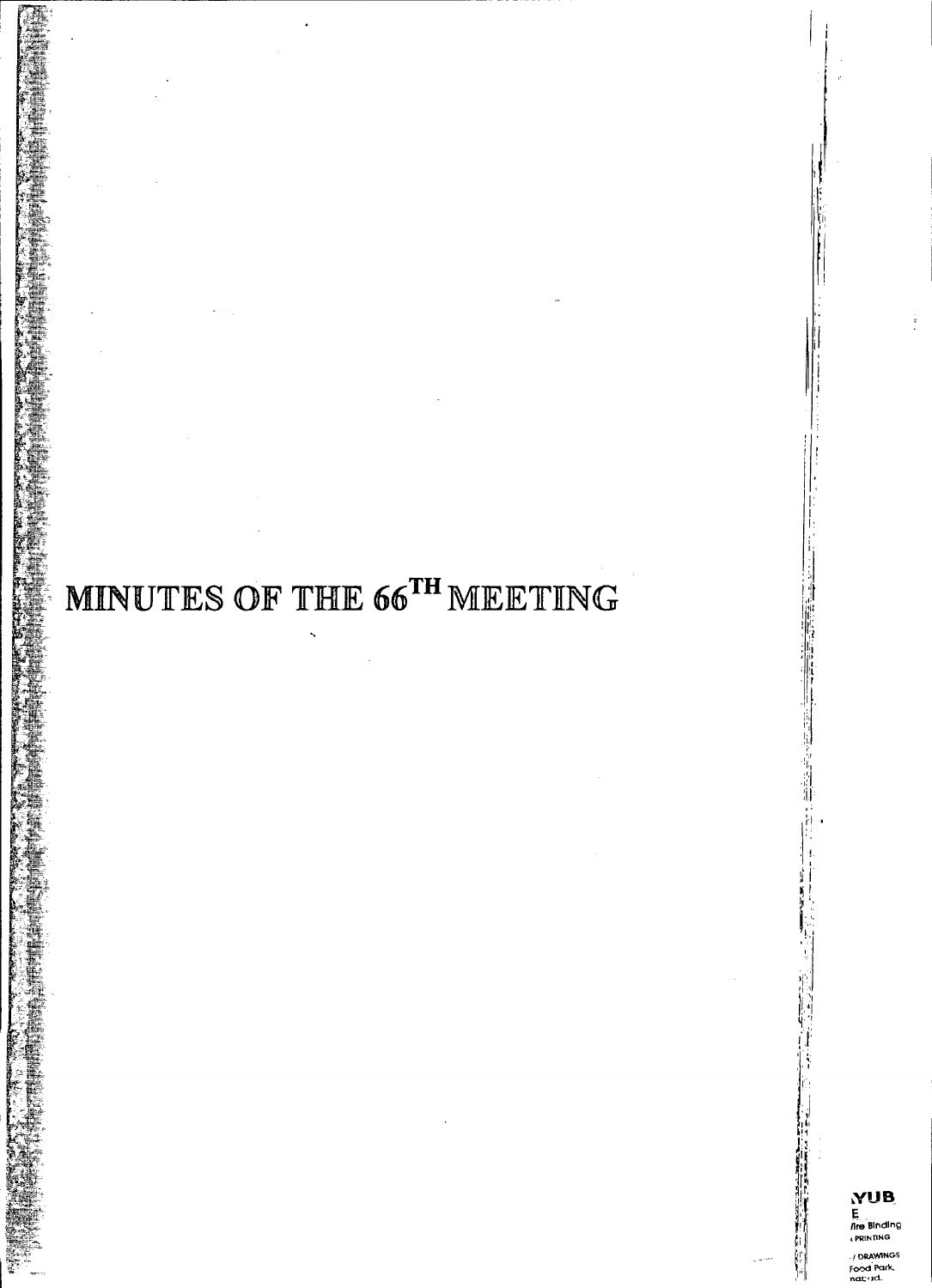#### FEDERAL GOVERNMENT EMPLOYEES HOUSING FOUNDATION SHAHEED-E-MILLAT SECRETARIAT ISLAMABAD \*\*\*\*\*

### Subject:- MINUTES OF THE 66<sup>TH</sup> MEETING OF THE EXECUTIVE COMMITTEE OF THE FEDERAL GOVERNMENT EMPLOYEES HOUSING FOUNDATION HELD ON 7.2.2001.

The 66<sup>th</sup> meeting of the Executive Committee of the Federal Governmen Employees Housing Foundation was held on 7.2.2001 at 11.00 a.m in the Committee Chairmanship of Secretary, Housing & Works. Room of Ministry of Housing & Works, B-Block, Pak. Secretariat, Islamabad under the

'/

il i

I I

电推进时间 医光带状态的过去式和过去分词

2. After going through all the agenda items the Executive Committee took the following decisions:-

# Agenda Item No.1. CONFIRMATION OF THE MINUTES OF THE 65<sup>TH</sup> MEETING OF THE EXECUTIVE COMMITTEE HELD ON 23.10.2000.

The minutes of the  $65<sup>th</sup>$  meeting of the Executive Committee were 3. confirmed.

Agenda Item No.2. IMPLEMENTATION STATUS OF THE DECISIONS TAKEN IN THE 65TH MEETING OF THE EXECUTIVE COMMITTEE HELD ON 23.10.2000.

The implementation report was approved. 4.

Agenda Item No.3. TRANSFERABILITY OF PLOTS OF SECTOR E-12, ISLAMABAD.

recommendation before the Board of Governors. The plots given to the Foundation allottees in Sector E-12 were declared 5. as *transferable without prior condition* of *the construction* of *houses thereon on the analogy* of *similar plots in Sector* D-12. *The Committee directed to place the*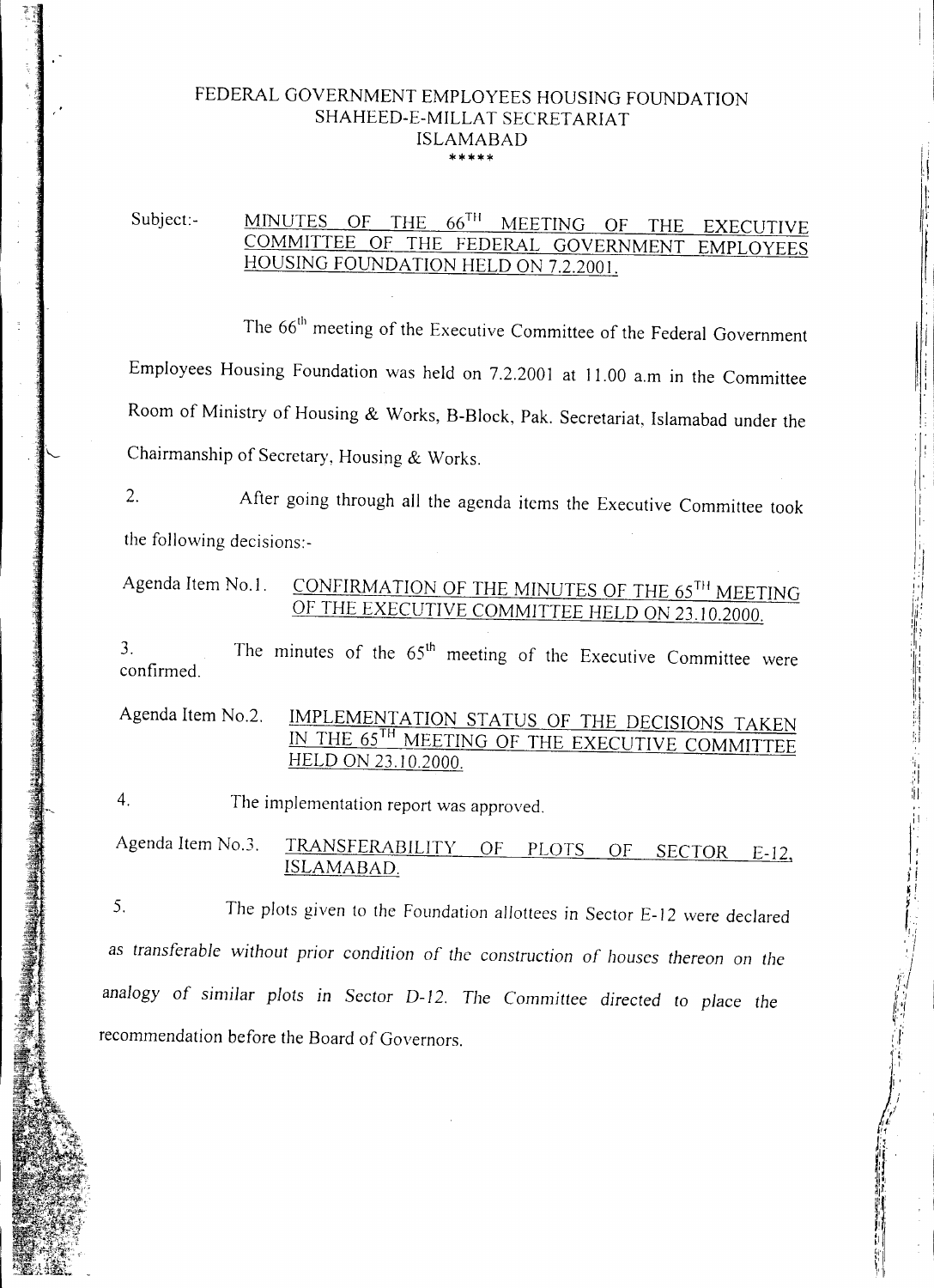#### Agenda Item No.4. PHASE-II DEVELOPMENT OF D-12 & E-12 SECTORS, ISLAMABAD. DECISION OF THE WAFAQI MOHTASIB.

 $\overline{\phantom{a}}$ 

The Committee approved that since the Foundation had filed a 6. NOC for transfer/sale. to the allottee in case the decision of the Wafaqi Mohtasib in this case is upheld by the knowledge and the deposit is being made with clear understanding that it will be refunded President of Pakistan. Subject to this undertaking the Foundation may continue to issue Foundation having filed a representation to the President against the said order is in his representation to the President against the orders of the Wafaqi Mohtasib, it should declaring that the decision of the Wafaqi Mohtasib in this case and the fact of the however, directed that a legal undertaking may be obtained from each such person continue to admit the remittance of additional development charges from the allottees. It,

#### Agenda Item NO.5. DEFAULTERS OF G-13 SECTOR.

offer of allotment should be cancelled. The Committee directed that 403 allottees who had made part payment 7. above 75% of the dues and 1471 allottees who had paid less than 75% and 222 allottees who had paid the seed money as shown in column of 4, 5 and 7 of the working paper may be given another chance to pay the balance dues within six weeks failing which their

The Committee directed that allotment in 508 cases mentioned in column 6 of the table given in the Working Paper should be cancelled. 8.

Agenda Item *NO.6. DEVELOPMENT* OF *INFRASTRUCTURE* IN *SECTOR* G-13, ISLAMABAD BY *FEDERAL* GOVERNMENT EMPLOYEES HOUSING *FOUNDA TION.*

I.

, :

'H

...

I 1 I,

"

 $^\dagger$ I!.. , !  $\prod_{i=1}^{n}$  $\frac{1}{2}$ 

 $\mathbf{I}_1$ , I

1i',1 'r "  $\mathsf{F}$  $\mu_{\rm I}$ ~.'I /.j'  $, '$ ," "  $^{\prime\prime}$  ,

*I l*

**rUE**

Bindi **INTHO**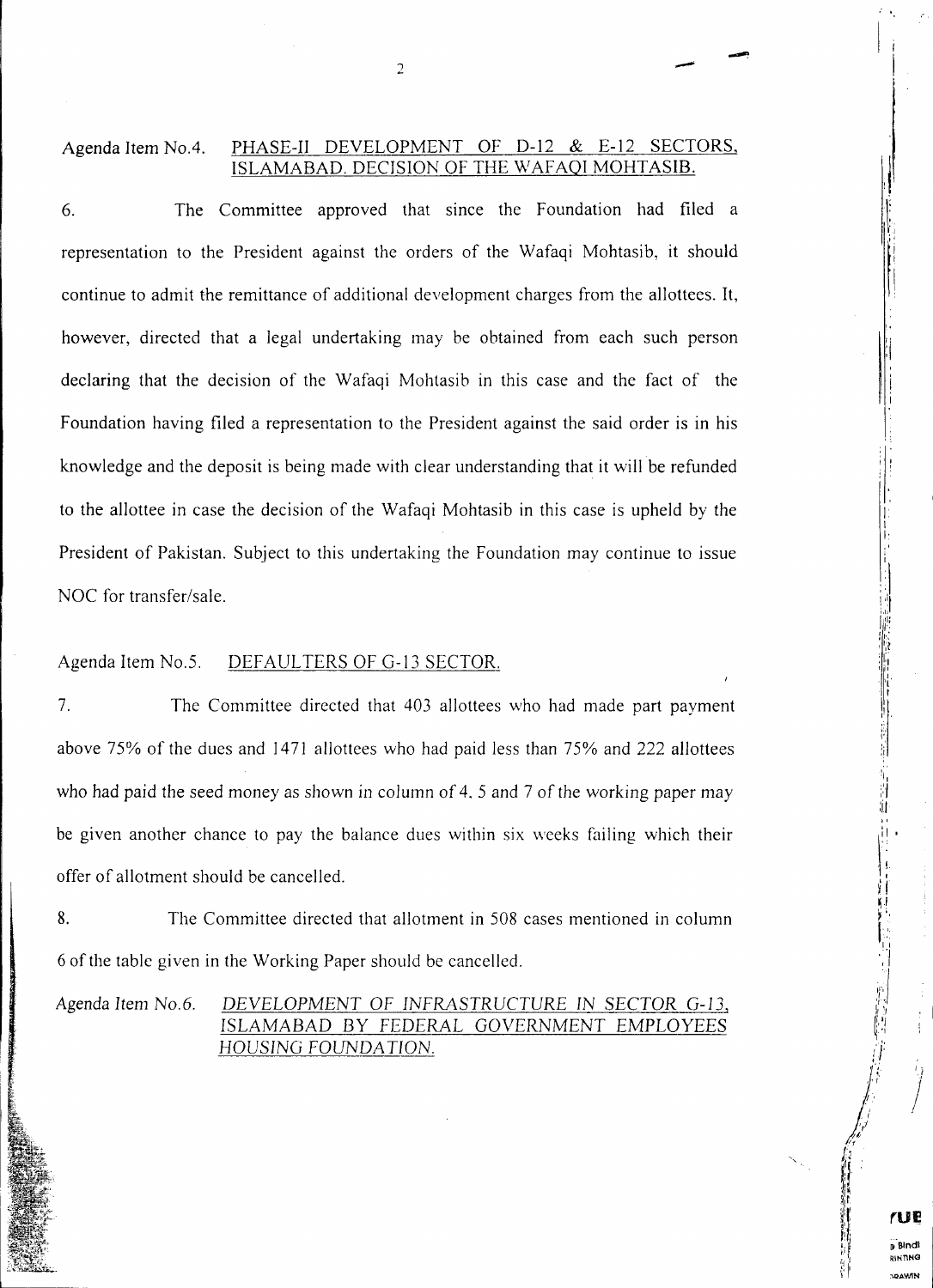9. The Executive Committee directed that the CDA Board may be approached for grant of exemption to the Housing Foundation for undertaking development activities under their own arrangements on the analogy of a similar exemption recently granted by the CDA to International Islamic University for similar development work in Sector H-10. The reference should contain all the reasons in support of the request.

 $\overline{\mathbf{3}}$ 

#### Agenda Item No.7. CANCELLATION / WITHDRAWL OF ALLOTMENTS ISSUES TO ALLOTTEES OF SECTOR G-14/4 WHO MADE ONLY PART PAYMENT.

, i '|i

> I I I.

> > ~1\1"dl **ItinNG**

> > > **DAVAP** a Par

'Uil

allotment should be cancelled. On the analogy of the decision taken in case of Sector G-13, the person 10. having made part payment and those who have paid the Seed Money may also be given another chance to deposit the total outstanding dues within six weeks failing which their

#### Agenda Item No.8. DEVELOPMENT OF QAU EMPLOYEES HOUSING SCHEME BY FGE FOUNDATION, SECTOR G-14/4, ISLAMABAD.

the decision given against agenda item No.6. The Committee directed that in this case also action be taken in line with 11.

#### Agenda Item No.9. ALLOTMENT OF PROVISIONAL PLOT NUMBERS TO THE EMPLOYEES OF QAU IN SECTOR G-14/4.

The working paper was withdrawn to re-check the record. 12.

Agenda Item No.10. REVISION OF PENALTY CHARGES.

*The Committee* discussed *the earlier* decision *and* revised it to prescribe 13. *that in case of mis-declaration of property vvhere an employee obtained the concealed*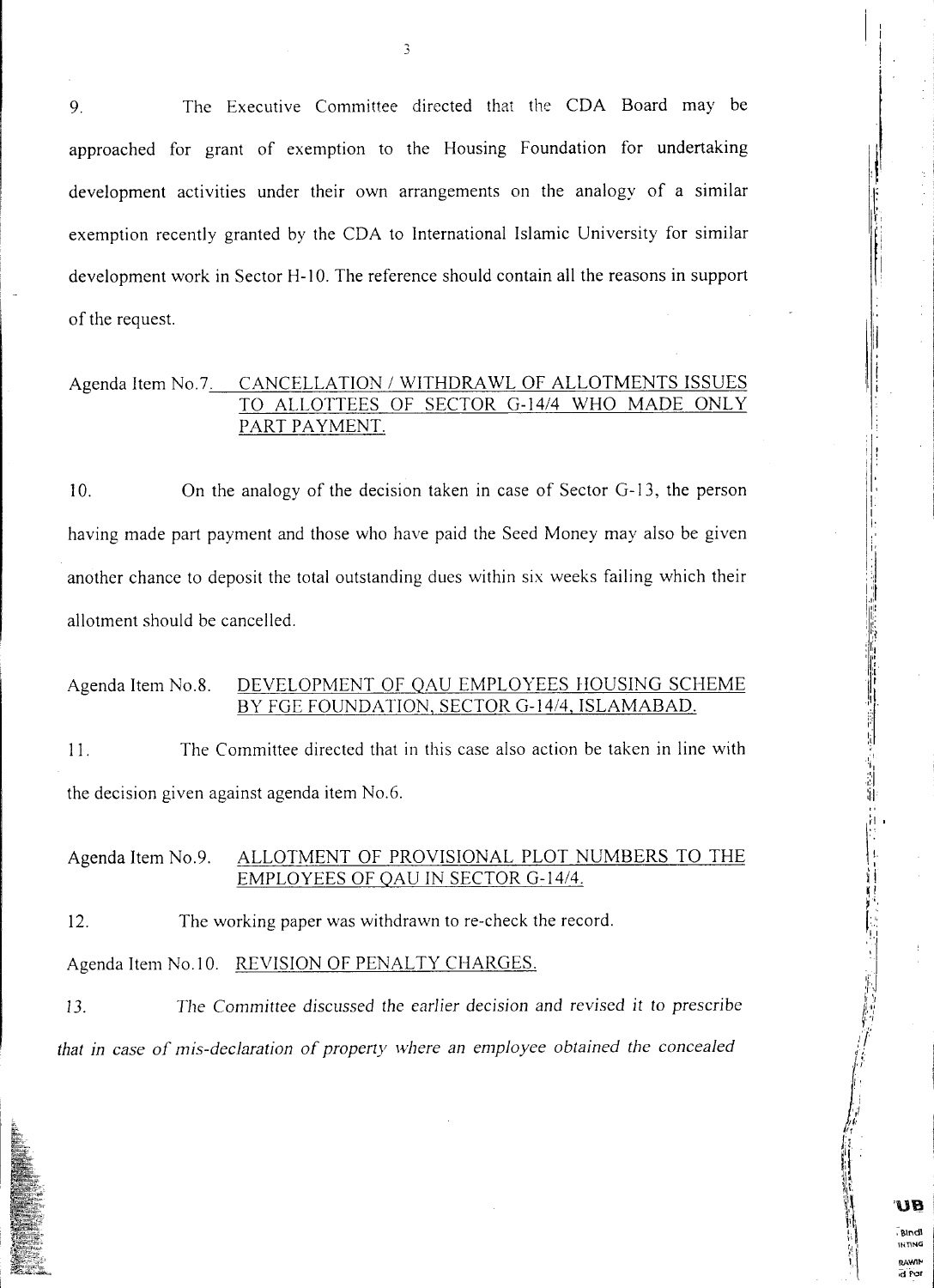should be restricted to 50% of the seed money. case where an employees had purchased the property from open market the forfeiture property from any Government Agency 100% of the seed money should be forfeited. In

,I.

~

. i I'  $\mathbb{I}$  i

 $\frac{1}{2}$ 

I: II I:

'U

14. During the discussions the issue of ownership of a flat with reference to disqualification of the applicant and the forfeiture of the deposit was also discussed. The Committee decided that for the future scheme the ownership of a flat and its nondeclaration in assets should only result in the dis-qualification of the applicant and no forfeiture of amount should be made. This decision shall not be applicable to the on going schemes in sectors G-13 and G-14/4.

Agenda Item No.11. CASE OF ALLOTMENT OF A CATEGORY-II PLOT TO MR. MUZAFFAR HUSSAIN MOHAL IN PHASE-II OF HOUSING SCHEME.

The Committee noted that Mr. Mohal had already been allotted a 15. the case should be treated as closed. category-I plot in Phase-III and no plot of category-II is available in Phase-II. Therefore,

## Agenda Item No.12. CASE OF ALLOTMENT OF PLOT TO MR. NASEER AHMED IN PHASE-III UNDER DISABLED/HARDSHIP EMPLOYEES OF AUTONOMOUS BODIES.

The Committee decided that in view of serious repercussions involved the 16. schemes in G-13 and G-14/4. However it could be considered for future schemes. recommendation of the Wafaqi Mohtasib could not be implemented in the ongoing

## Agenda Item NO.13. *REPRESENTATIONS SUBMITTED TO THE PRESIDENT OF* PAKISTAN AGAINST THE HONOURABLE WAFAQI MOHTASIB.

4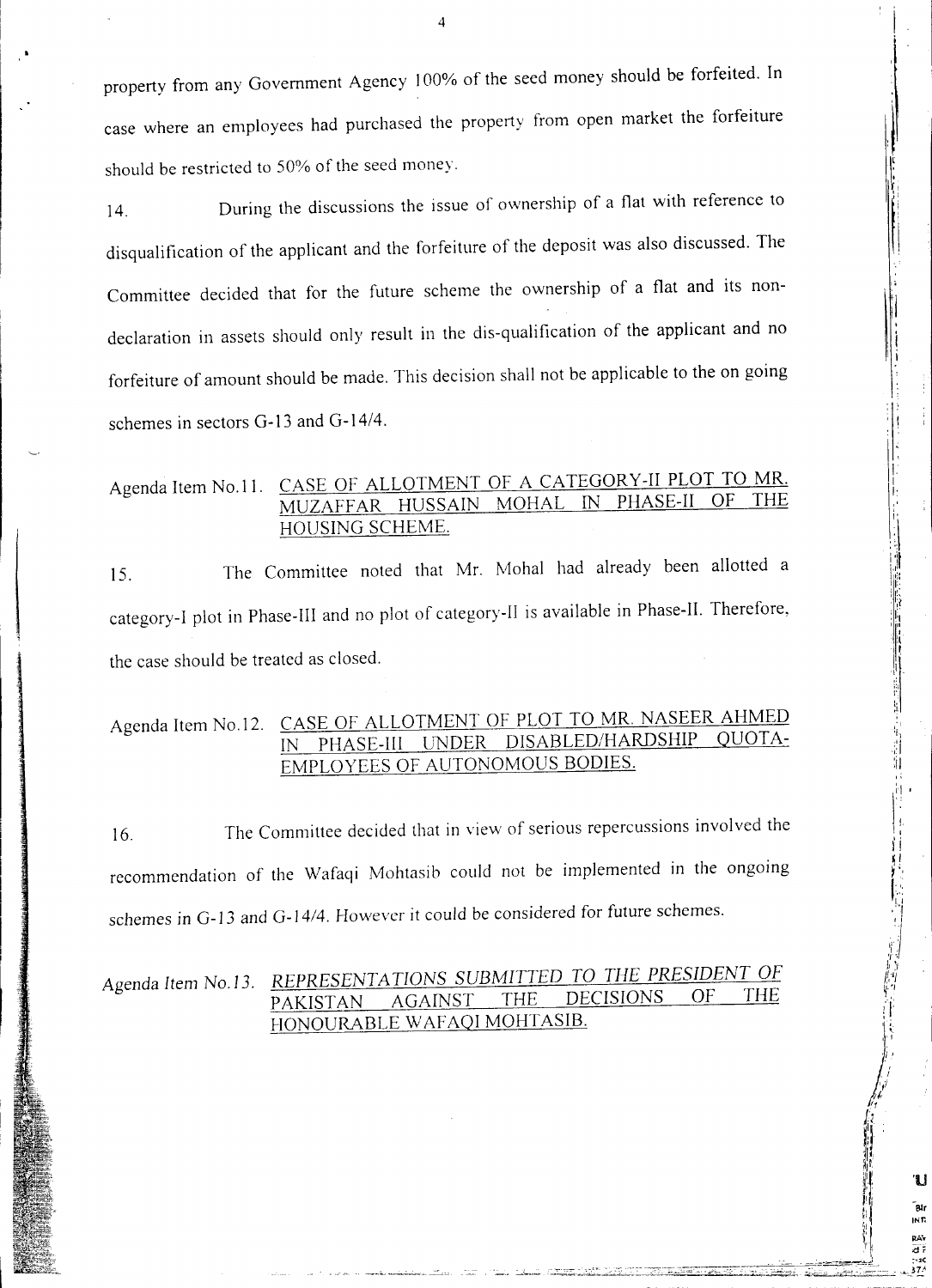17. The Committee observed with satisfaction the processing of the cases by the Housing Foundation.

| Additional Agenda Item No.1. | AND.<br>DEVELOPMENT OF AMENITIES  |
|------------------------------|-----------------------------------|
|                              | COMMERCIAL AREA IN PHASE-I OF THE |
|                              | HOUSING SCHEME ON OWNERSHIP BASIS |
|                              | OF<br>KARACHI(APPOINTMENT         |
|                              | CONSULTANTS).                     |

18. The Committee observed that the non-responsive tenders with reference to the invitation for bids should not be considered under the rules. Subject to this the offer of the lowest bidder should be accepted.

Additional Agenda Item NO.2. HONORARIA TO THE PERSONAL STAFF OF MINISTER FOR HOUSING AND WORKS.

19. The question of grant of Honoraria to the personal staff for Minister for Housing & Works by the Foundation was discussed. The Executive Committee was of the view that since they were not the employees of the Foundation, therefore. the Foundation could not grant this Honoraria to them. The matter in fact pertains to the Ministry of Housing and Works and they should approach that Ministry.

5

'I'

I .

 $: 1.$ ! ! ! l I :

> I, I I,: